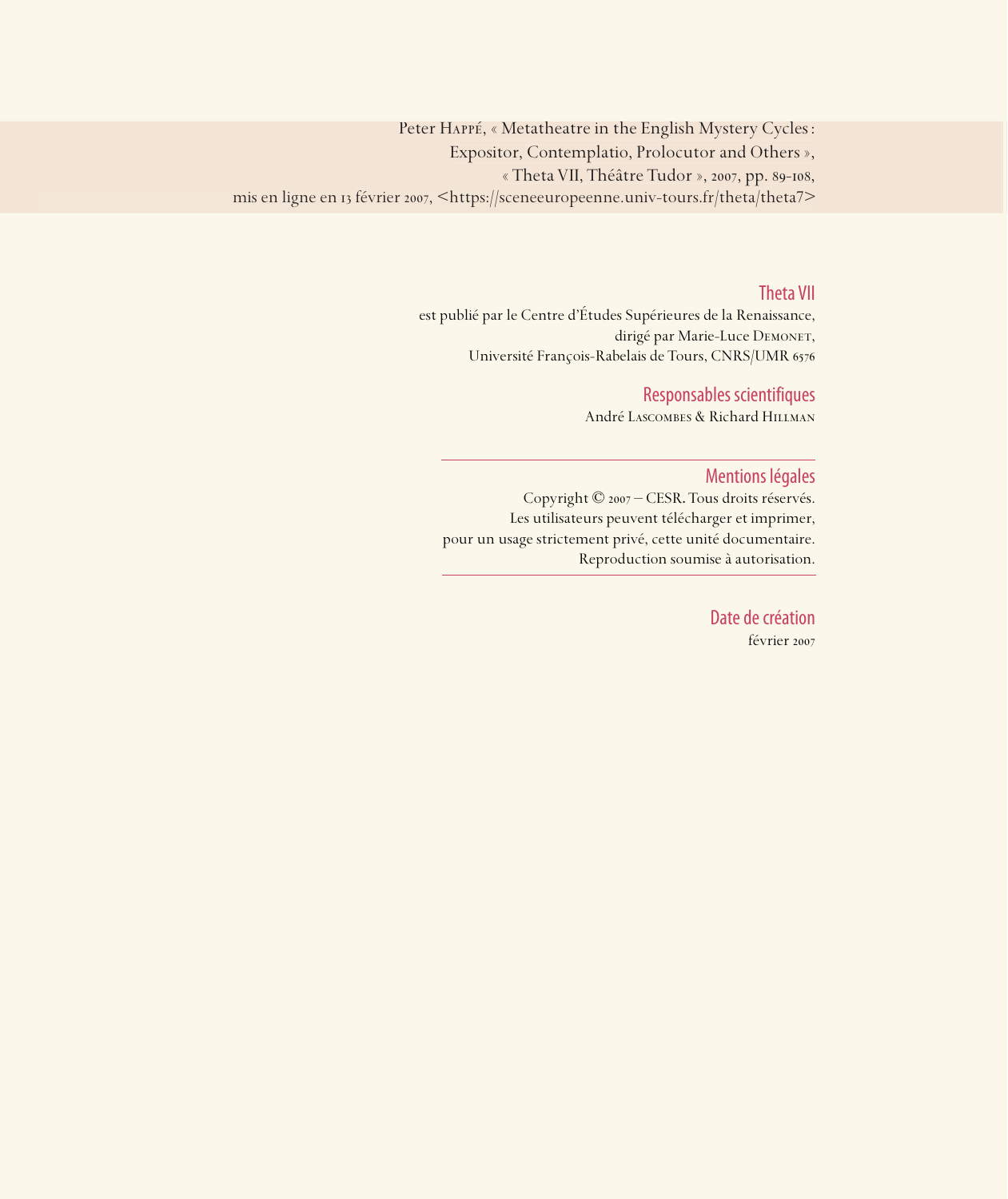Thêta VII - Théâtre Tudor Peter HAPPÉ | p. 87-106 CESR, Tours

# Metatheatre in the English Mystery Cycles: Expositor, Contemplatio, Prolocutor and Others

Peter Happé Southampton University

IN THIS PAPER I should like to address two uncertainties which in themselves prevent us from developing a single theor as to how and why Expositor figures are used in the English biblical cycle plays. The term "Expositor" n this paper I should like to address two uncertainties which in themselves prevent us from developing a single theory  $\mathsf L$  as to how and why Expositor figures are used in the Engfor several such persons appearing in these plays, amongst whom Contemplacio and Doctor are also used quite often. I shall also look at metatheatrical aspects of these figures, which, I shall suggest, may help us to appreciate the nature of the dramatic process on offer to the audiences. The two features affecting our interpretation are the variability of the state of the texts concerned and the phenomenon that, unlike a considerable number of continental cycle plays, none of the English ones depends comprehensively or even consistently upon the pervasive presence and function of an Expositor figure. The only exception to this is the three surviving episodes by John Bale from what was apparently a cycle centring upon the Passion. The irregularity of the appearances in the other cycles means that we may question why they do indeed appear in certain places and, by implication, not elsewhere. In the course of this study, I propose to draw upon some of the results of bibliographical scholarship of these texts, since they may shed some light upon the incidence of these figures.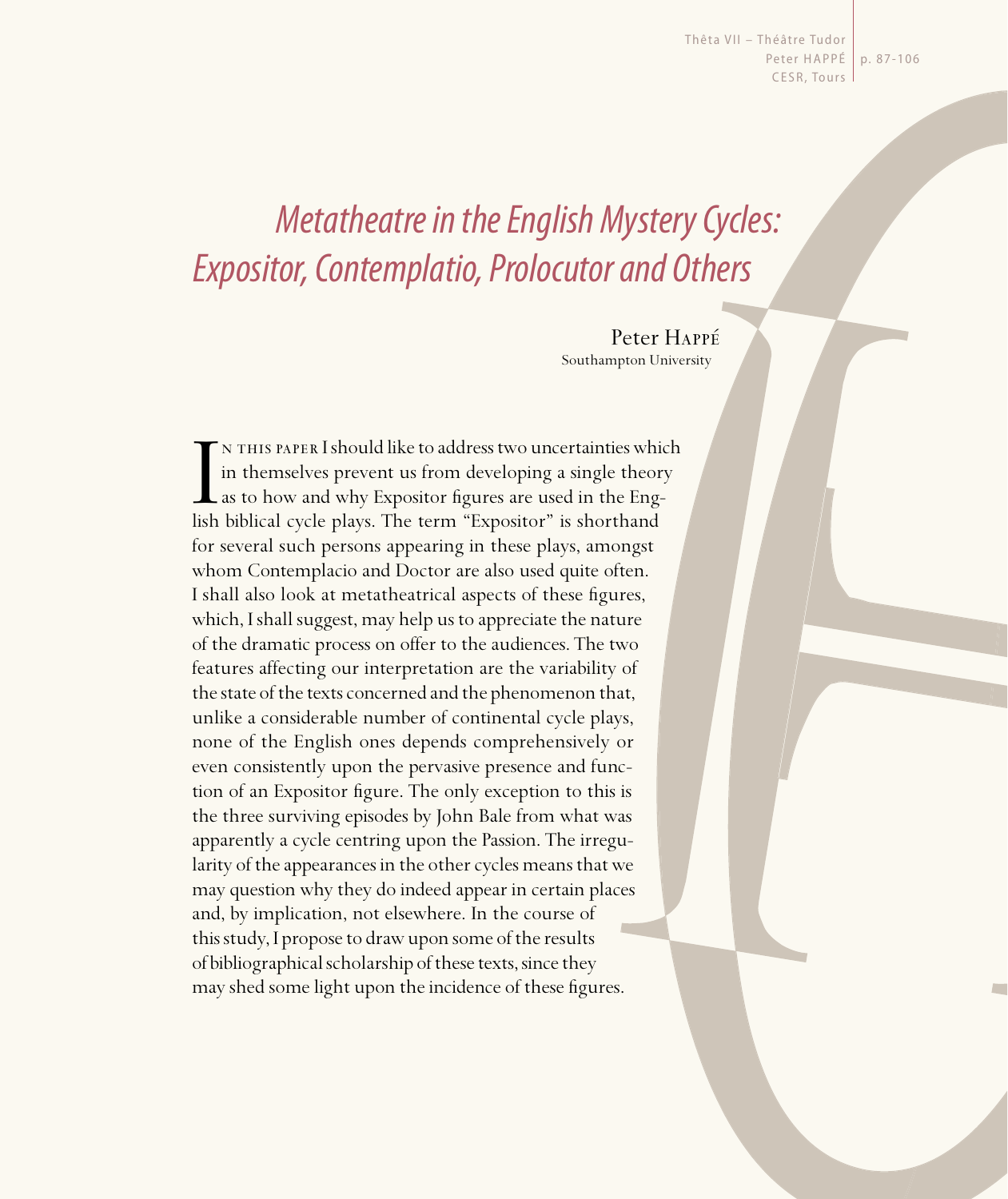I hope to develop some details of the continental practice, especially with regard to French and German cycles in a complementary paper. Here it is perhaps sufficient to say with regard to German-language cycles that in those from Alsfeld and Künzelsau there is a consistent presence of an Expositor who mediates much of the dramatic experience, and that the Swiss *Luzerner Osterspiel* also has a significant presence of such figures, but there they are divided between differently identifiable individuals, largely because they have a distinctly exegetical purpose.

The French practice was rather different. Eustache Marcadé's *La Vengance*  Jesucrist, dating from the first half of the fifteenth century and printed in 1491, has two of these voices, who divide the framing functions between them. Le Prescheur is the principal spiritual figure drawing attention to the thematic material, but he also has a part to play in the pacing of the cycle and the unfolding of events. Le Meneur du Jeu is used more than once to bring in historical detail surrounding the action, and also to explicate the scriptural and patristic authorities upon which the narratives are based. Gréban's *Mystère de la Passion* is of equal interest as a single coherent composition identifiably by one and the same author throughout. There are some variations in the surviving texts, but in general we can assume that this is the work of one person. As a result, the same policies run through it with regard to the speaker, called the Prologue, who has distinctive doctrinal and theatrical functions, which he exercises at the beginning and end of each of the four days of performance. It will be seen later that this practice is followed by Bale, but, as we shall also see, Bale specifically identifies the figure with himself. The same cannot be said with certainty for Gréban, though it is a possibility. There is one distinction between the continental cycles and the English ones which may have a bearing upon the frequency and extent of the Expositor figures. Processional performance on pageant wagons, as at York, Chester, and Coventry, is not found as such in the continental productions. The standard practice in France and Germany was the use of a large space with fixed locations, which were often given a fixed identity.

It is also relevant to note that Gréban's *Passion* originated around 1450, whereas the dating of the examples in the English cycles is a much more uncertain business. The two most significant English examples which use Expositor figures are somewhat later than their French counterparts. The N. Town manuscript can hardly have been written out before the last years of the fifteenth century, and the early sixteenth-century seems more likely. The Chester Cycle,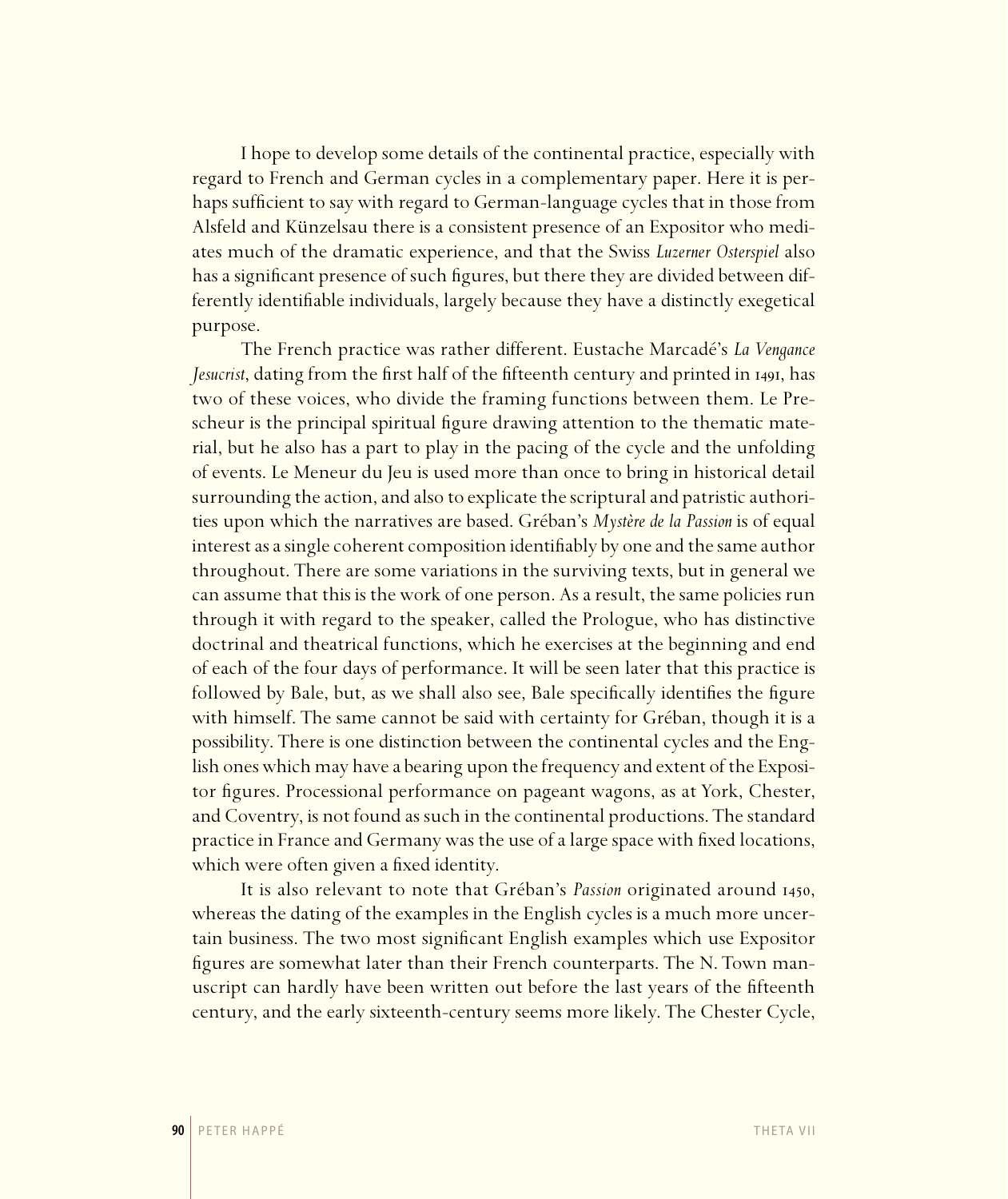though it probably existed early in the fifteenth century, has come down to us in late sixteenth- and early seventeenth-century manuscripts, and these are thought to derive from a lost *exemplum* of 1568, which in its turn had recreated the lost master copy (Mills, p.  $183$ ). In all probability, this influential text, broadly similar to the extant ones, which are all later than 1590, was created around 1530 at a time of growing religious conflict, when the Chester Plays were moved from Corpus Christi to Whitsun week, but it is not possible to compare this supposed master text convincingly with anything that may have existed earlier. Because of these assumptions about date, it may be that the compilers of these two English cycle plays knew of their continental predecessors and followed them to some extent, but their practice was not as consistent or comprehensive as these apparently earlier examples from France. In the case of the German-language plays the dating is broadly similar, or perhaps slightly later: the Künzelsau play with Procession is recorded in 1474, with the manuscript dated 1474; at Alsfeld the Passion is recorded in 1501; performances of the *Luzerner Osterspiel* are recorded from 1450, and the first surviving manuscript dates from 1465. It is indeed notable that so many of the cycle plays from both France and Germany began at roughly the same time: from about 1450 onwards. We shall see, moreover, that they did offer some help to the English compilers in the process of assembling their texts, and these elements appear in several instances to be part of the process of bringing together material from different provenances.

Besides these two cycles and Bale's fragments, there are very few other examples of Expositors. It is hard to pin down any such figure in *Towneley*, and in the *York Plays* such figures appear in only two episodes. These both occur in passages which came under the eye and infl uence of John Clerke, the sixteenthcentury Common Clerk charged with looking after the manuscript long after it was originally made in the fifteenth century. In the York *Annunciation*, it is Clerke who has written in the speech prefix "Doctor" for the long introductory passage about the prophecies for the Nativity  $(12.1-14.4)$ . In the case of the Prisbeter who introduces the *Purification*, the text of the whole play is in Clerke's hand, and it was apparently inserted into the manuscript after 1567. It is out of sequence between *Emmaus* and the *Incredulity of Thomas*: it appears between Plays 40 and 41, when it should be Play  $_{17}$  (Beadle, ed.). We might add that the prevailing dramatic style of this cycle does not make a suitable atmosphere for Expositor-type introductions. Perhaps because of the processional method, there is a preoccupation with getting on with the dramatic content as quickly as possible. Very many of the York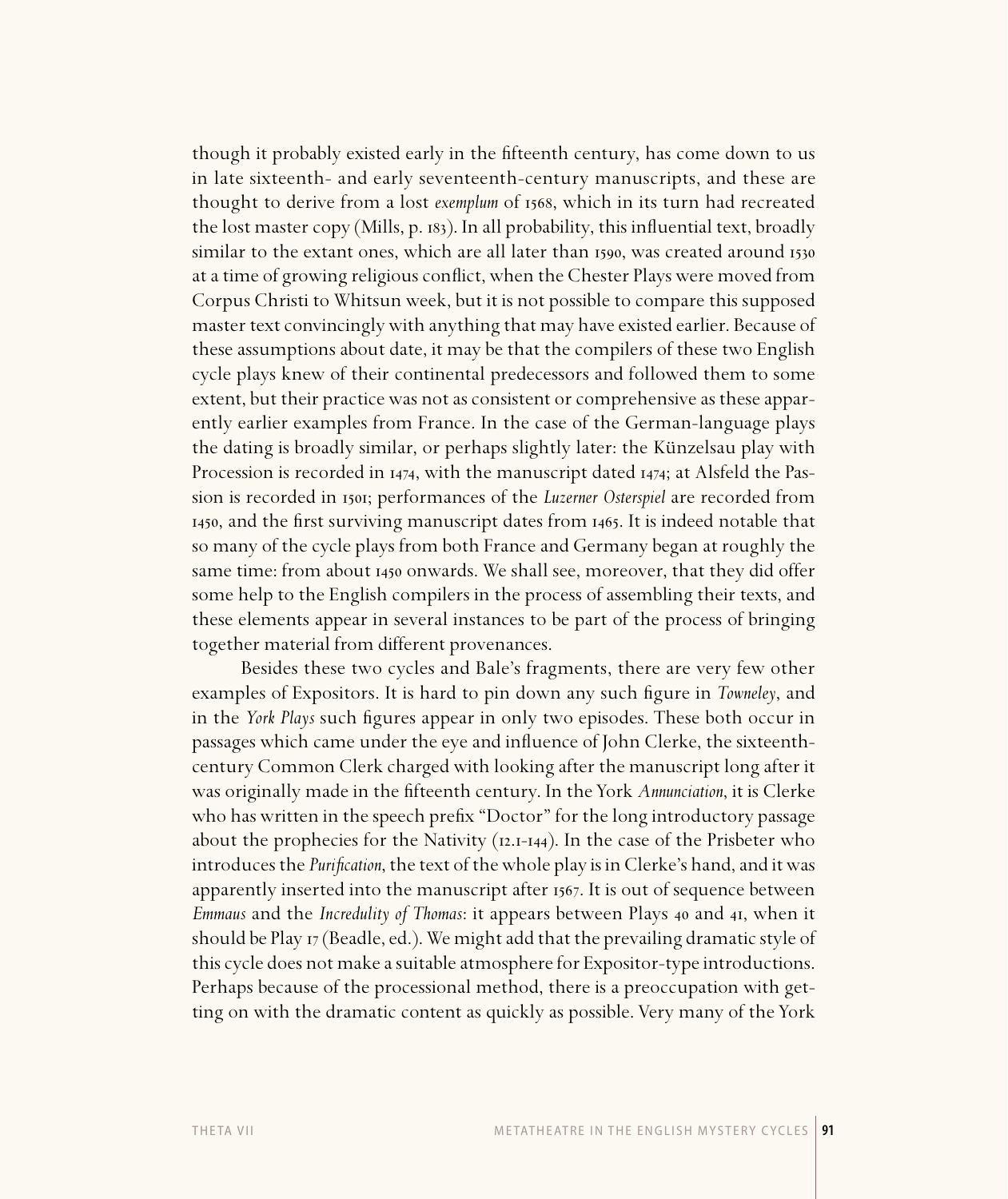plays begin with explosive boasts by the Herods, or by Pilate, and others have important pronouncements by the divine figures. However, we shall see that there are some Expositor figures in shorter biblical plays surviving in the Digby Manuscripts, all from the early sixteenth century, some of which show signs of having other lost plays associated with them.

I

In considering the N. Town Cycle, I will not attempt a full textual account, since this has been done admirably by others (Meredith and Kahrl, eds.; Meredith, ed., *Mary Play* and *Passion Play*; Spector, ed.). But here it is important to recall that this is a composite cycle, and one for which there are no clear indications about whether it was ever performed in the form in which it now appears in the manuscript. Nor has it a local attribution, other than one based on linguistic characteristics suggesting that the principal scribe came from south-west of Norwich. Even though some parts of it are rich in details suggesting performance, there is a high probability that this is essentially a paper cycle. That being granted, we can here set about examining where and perhaps why the late fifteenth-century compiler incorporated Expositor figures at certain points.

Recent textual work has developed a disintegrative view of the cycle by concentrating upon two sections which had independent existence before they were incorporated into it: these are a group of plays concerning the life of Mary the Virgin before the Nativity, and the plays about the Passion (Meredith, ed., *Mary Play* and *Passion Play*; Spector, ed., II: 436, 539-40). In these sections, Contemplacio has a significant role, appearing in four plays of the first group and one of the second. To some extent, he is concerned metatheatrically with what is to be performed partly in terms of entertainment, for he hopes at the beginning of the Mary sequence that it "may profite and plese" those present (Spector, ed., 8.6; all N. Town references are to this edition). He manages the performance by his calls for silence, by attending to the amount of detail which is to performed, as though conscious of the pace of the incidents: "We passe ovyr þat, breffnes of tyme consyderynge"  $(9.4)$ . Later he says that if these matters were treated with "good prevydens, *[Eche on wolde suffice for an hool day*" (9.300-1). He also steps aside from the portrayal of events by his repeated concern for the spiritual wellbeing of the audience. He speaks directly to them in contemporary terms, prays for them and appeals to their right understanding of the events. He does not always tell the audience exactly what they should think, however, and his con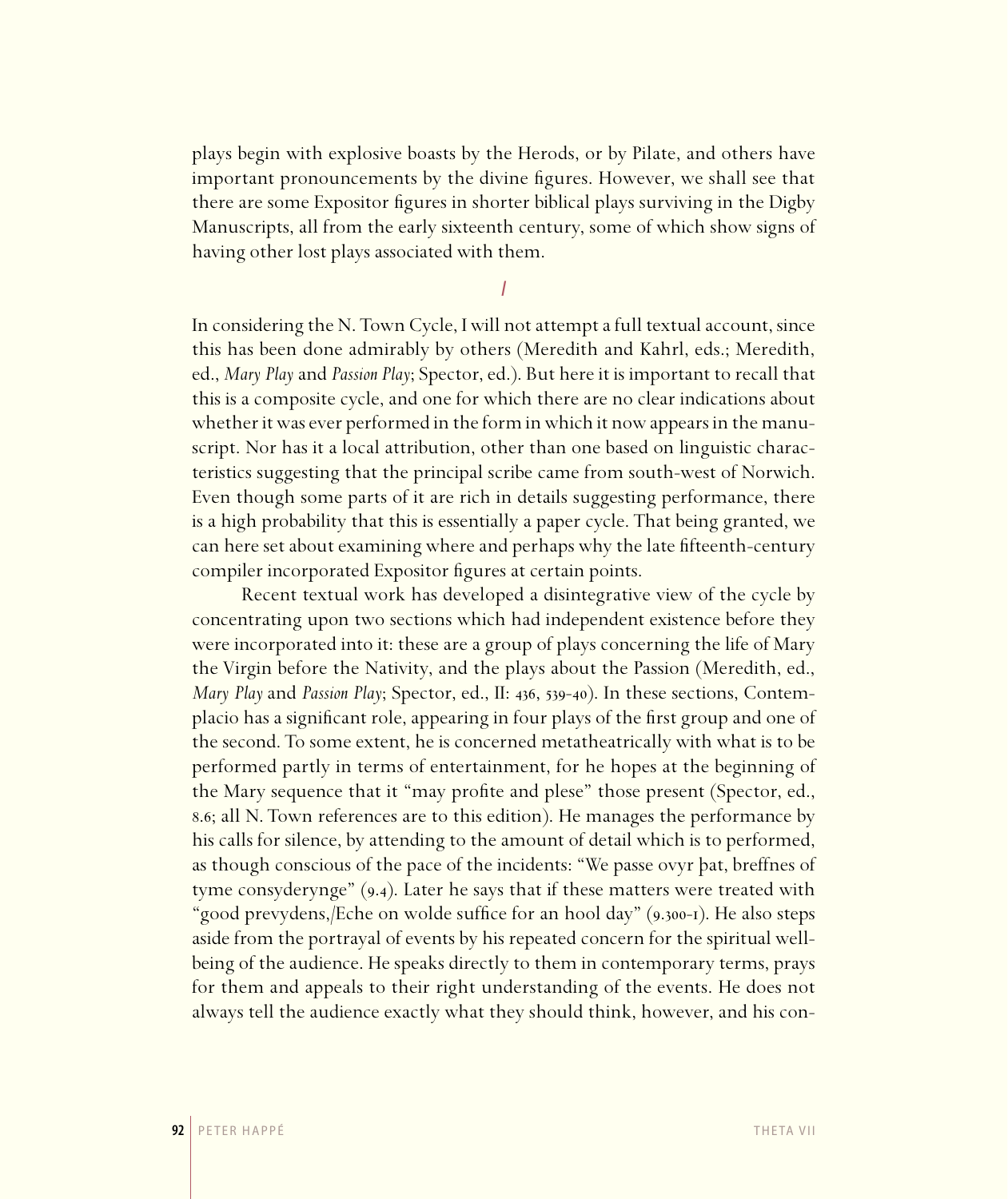cern is often expressed generally, rather than in purely didactic terms aimed at explaining the significance. I want to suggest at this point that this spiritual function is the principal means by which he is detached from the action yet remains part of the performance.

Contemplacio also has a role in providing continuity. This is partly anticipating events to come, as in his reference to the Parliament of Heaven, the subject of the next play, which is to follow the end of the *Presentation of Mary* (9.307). But this anticipation can sometimes be far-reaching, and thus he has a prophetic role, ranging over what is to come much later in the narrative of events, even those outside the plays with which he is directly involved. He draws upon and helps to create a sense of design for the whole cycle, even though in the end its unity is problematic.

So far, then, we may suggest that in these Mary episodes Contemplacio was used as a means of managing them and giving direct attention to the audience, but it is not apparent why this should happen for the Mary episodes and not elsewhere to the same extent, or indeed to a lesser one. The only conclusion I can offer is that Contemplacio was in the original group of plays and the compiler took him over rather than deciding to remove him. It is quite possible that this Mary sequence came to the compiler somewhat late, since most of the individual plays in it are not mentioned in the Proclamation at the beginning of the manuscript, where the bulk of the episodes are summarized. The function of such Proclamations in N. Town and Chester is variable, and the correspondence between the scenes they anticipate and what actually occurs later in the cycles is not exact. We can, however, throw a little more light on this by looking at some manuscript features.

It looks as though the N. Town scribe came under some pressure in two places which concern Contemplacio. At the end of the *Presentation of Mary*, Contemplacio's speech follows the play in the normal way, but the rubricated number appears too early, at the side of his speech on fol. 48<sup>r</sup>. Play 10 does not start until a new sheet, fol. 49, and the verso of Contemplacio's conclusion of Play 9 is filled up with a subsequent insertion intended and marked to go into Play io at a later point. Moreover if we look at his speech as a whole, we find that there is a change in the verse form (two quatrains  $[9.294-301]$ ; a nine-line stanza  $[9.302-10]$ ).

This example is perhaps not as strong as the second one, which occurs at the end of the *Visit to Elizabeth*. Here there is an alternative ending for the episode. The original, copied out normally and in proper sequence on fols.  $73^{\circ}$  and  $74^{\circ}$ ,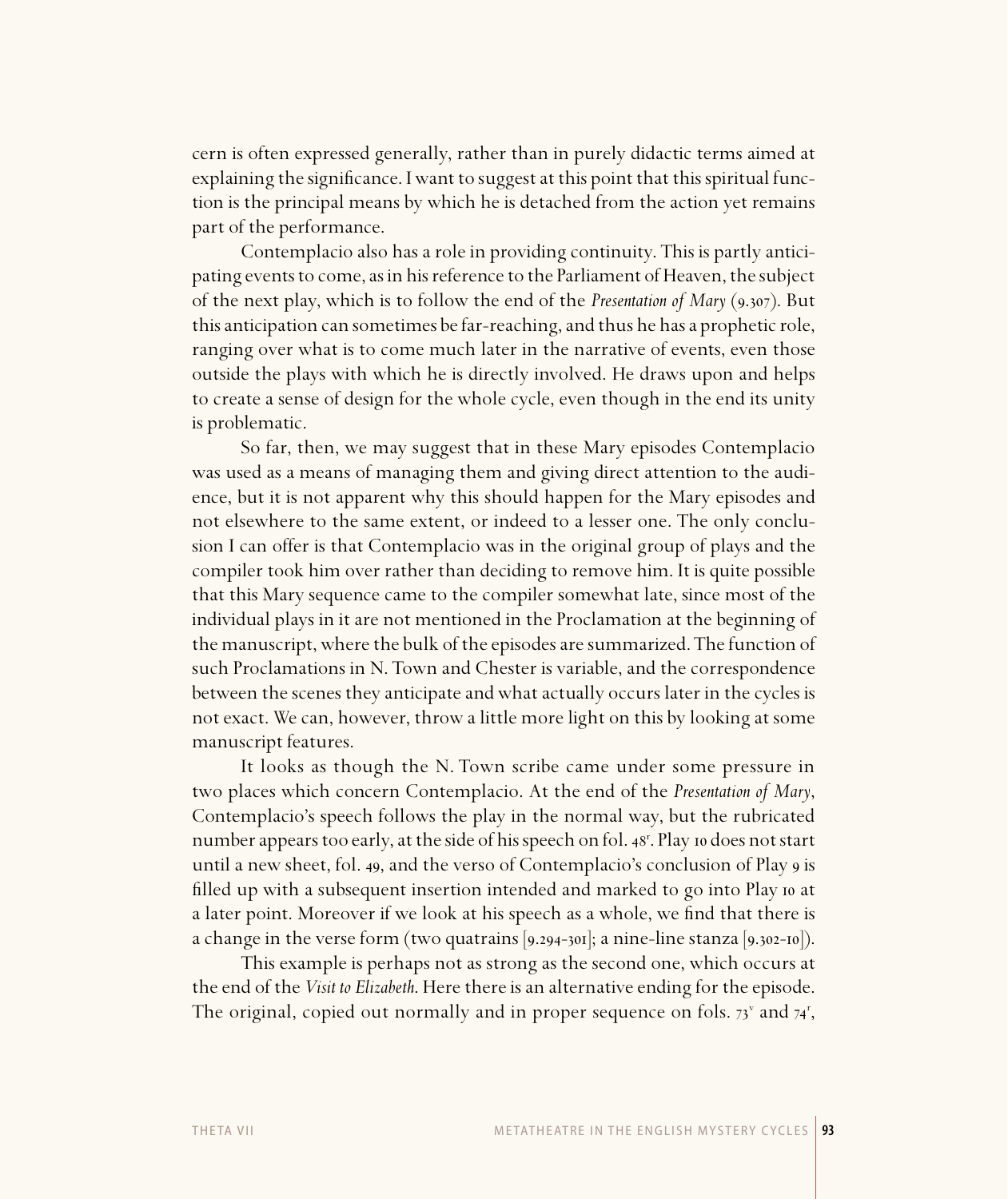has Elizabeth end the play with a recognition that the time of mercy is now coming. The revised version crams in a new short speech by her at the foot of  $73^{\circ}$ , marked "si placet" and with the catchword "Contemplacio". His speech, with a new speech prefix  $(3.150A-185A)$ , is then placed under the first ending on the following page. However it was too long for the vacant space, perhaps because the compiler acquired some extra material after he had started (Spector, ed., II: 466), and the result is a much overloaded page. When we look at the content of this alternative, we find that it principally does two things. It carries out an exposition on the terms *Ave* [*regina celorum*], *Benedictus* and *Magnificat*. In addition, the last stanza contains thanks to the audience for their patience and leads into singing the antiphon *Ave regina celorum*, perhaps as a processional ending to this play. But we should notice particularly that this form of Contemplacio's speech might also have been appropriate as a conclusion for the whole group of Mary episodes when they had formed a separate unit.

I want to suggest here that these passages may well indicate that the compiler saw that Contemplacio could be used as a means of linking together the Mary episodes and of connecting them with the rest of the cycle, since from time to time they point to a larger prospectus. But if this is indeed how he saw this external voice, he did not use it consistently. Perhaps he did not have the authority or the time to impose such a framework. Moreover, we have another appearance in the Mary sequence to consider, and this is apart from the fact that he did not use this figure to link in one other Mary episode, *Joseph's Doubt* (12), which is markedly different stylistically. Meredith does not include it amongst those coming into the cycle from the Mary Play (*Mary Play*, pp. 2-4). The much more intense appearance of the Expositor in *The Parliament of Heaven* (II) differs from the others, in that here he is an integral part of the play and a motivating force from inside it. In a highly emotional tone, he reflects, in four heavily alliterated stanzas, upon the suffering of those who have now lain tormented in hell for four thousand and six hundred years, and begs for mercy for them. He longs for the saviour to come: "And levyn erys thre and threttye,/Thyn famyt folke with þi fode to fede" (11.11-12). But the manuscript again shows signs of alteration, for the four stanzas are marked in such a way as to show that they were at some stage meant for two speakers, each having two stanzas each. Their original designation is revealed in the following speech by the representative angelic figure Virtutes, who indicates that these verses were supplications by patriarchs and prophets. The rest of the first part of this play is so arranged that the appeal,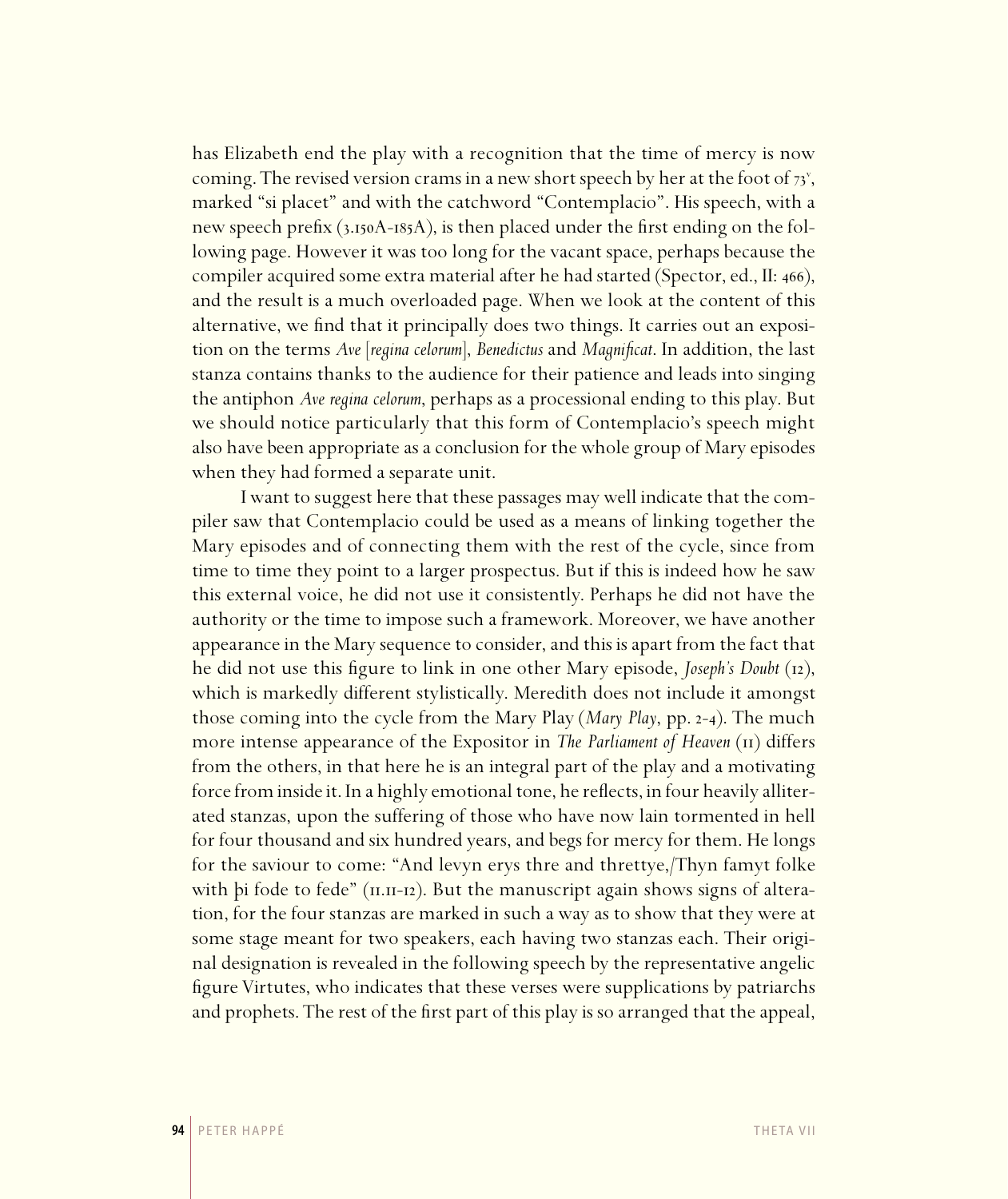backed by Virtutes, is the start of the debate of the Four Daughters about the need for a saviour, which, in its turn, prompts God to send Gabriel to make the Annunciation to Mary (Fletcher,  $pp. \text{III-12}$ ). Rosemary Woolf makes the point that the emotional vehemence of this intervention by the Expositor is rather like that found in the liturgical treatment of the need for the coming of the Saviour (p. ). The alterations suggest that Contemplacio was not in the original text copied into the cycle and that the scribe decided he might improve the cycle by attributing the speeches in question to him.

The last appearance of Contemplacio in N. Town occurs in the Passion sequence. Here the textual problems are also interesting, since the Passion was apparently derived from two earlier sequences incorporated into the manuscript. We need to look at the second of these, which begins with Contemplacio's introduction to *Herod; The Trial before Annas and Caiaphas* (). This part of the manuscript is distinct from the rest in terms of paper, watermarks and handwriting. Contemplacio's speech contains a prayer for the audience referring to the Trinity, but its main preoccupation is to act as a link in the narrative. In fact, it reveals that this second Passion sequence was performed on a different basis from that implied, but not necessarily achieved, in the rest of the cycle. He refers to the performance "last Sere" (29.9) and gives details which do indeed correspond with the incidents in the first Passion sequence. Now, he explains, we are going to take the story further, and this brief remark implies that the two Passion sequences were thought of at one time as being alternatives for performance. The absence of background documentation which might enable us to contextualize a performance leaves the apparent alternation impenetrable. The implication must be that this Contemplacio is a survivor of an earlier arrangement, as there would be no point in writing this passage afresh when its new position corresponds with the rubricated numbers and also with the description of these plays in the Proclamation.

Thus the contribution of Contemplacio in N. Town is internally inconsistent, and to some extent, at least, it reflects some functions which are no longer required in the play as it now stands. In short, it reflects the incoherence deeply embedded in the text as a whole. Yet there is a sense that some measure of introduction is necessary and this, I suggest, is reflected in the use of a number of other figures who make isolated appearances. We shall see that these speakers share some features with Contemplacio, and also that their appearance may have some strategic importance in the attempt to render the cycle coherent.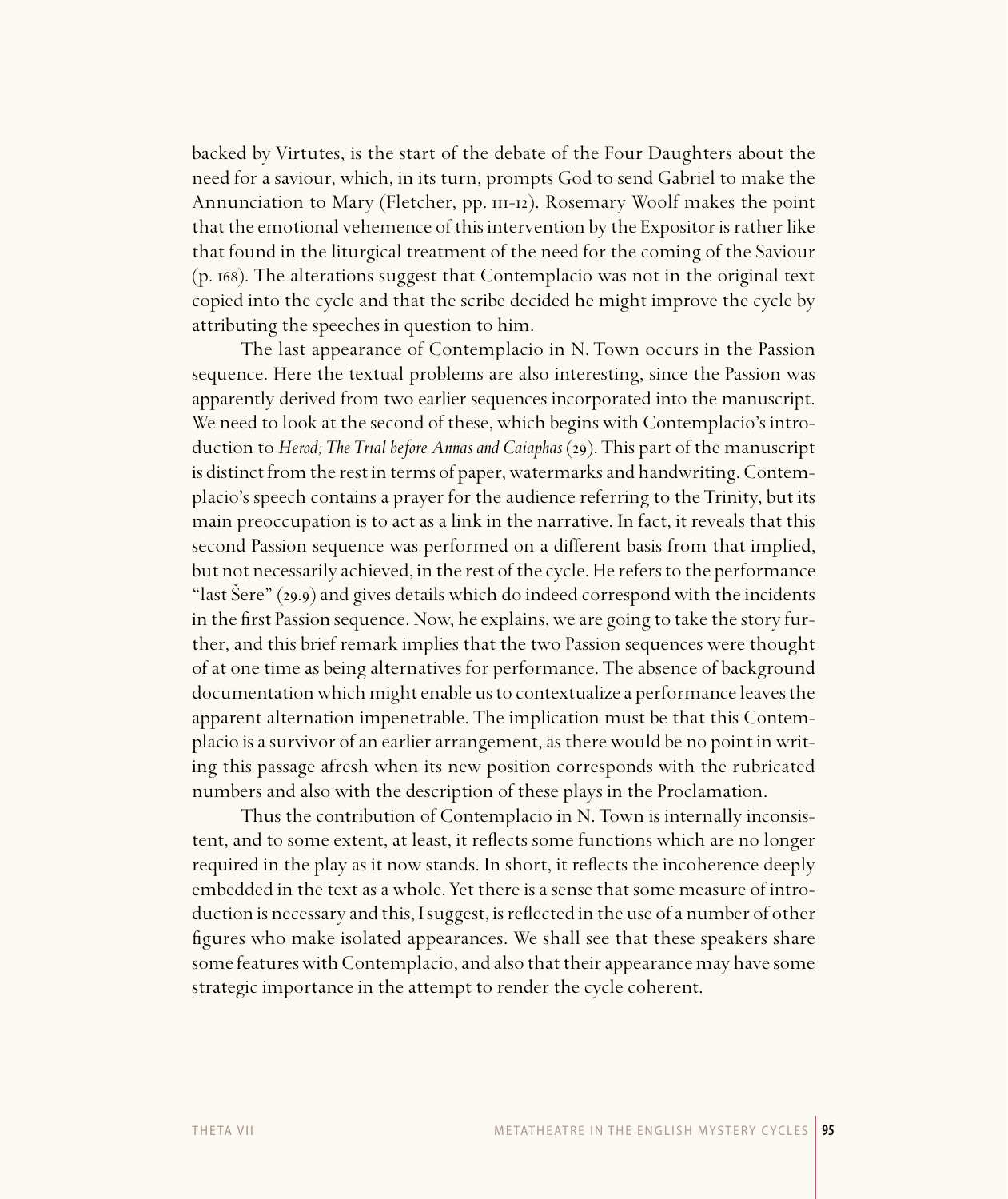Two of the plays are introduced by devils. The most significant rhetorically is Satan at the beginning of the *Conspiracy* (26.1-124). His long, prosodically diverse speech actually introduces the three plays of the first Passion sequence, which, as we have seen, was incorporated into the cycle as a separate whole. He addresses the audience, but he is frank in showing that, unlike other Expositors, he is concerned to bring about their destruction. He offers them pain as a reward for sin. His own extravagant appearance as a dandy ("my dysgysyd varyauns"  $[26.65]$ ) is turned into a pattern for sinners to follow, and this shift in clothing is cleverly the means by which the people are themselves to show the cunning and craft of sin. He offers them new names whereby they may hide the true names of the Deadly Sins:

> Je xal kalle pride "onesté", and "naterall kend" lechory, And covetyse "wysdam" there treasure is present; Wreth "manhod", and envye callyd "chastement". (26.III-13)

During some of the speech he recounts his own past attempts to destroy Christ. In these he admits to defeat and some bafflement, but still he intends to pursue Christ to death, an element bringing into play the notion that the devil does not properly understand the divinity of Christ. Thus, although he functions as summarizer and a false prophet, he is also partially absorbed as a participant in the action. It is a bravura performance and one of those places where the poetic language conveys emotion as well as moral significance: "Gyff me zoure love, grawnt me myn affeccyon, And I wyl vnclose be tresour of lovys alyawns" (26.61-). It is perhaps no surprise that what he says he has done is not quite the same as what is shown in previous episodes, but in view of the nature of the manuscript, this is more likely attributable to the earlier separate existence of this sequence than to any deviousness on his part. Nevertheless, this speech is a rich introduction to the Passion Play and to Satan's part in the events it portrays. His ignorance is one of the themes of the Passion sequence, and it is important to establish it at the beginning. His self-display is immediately countered by a complementary speech from John the Baptist  $(26.125-64)$ . Instead of the way to damnation, John offers the right path to salvation. He warns against the Deadly Sins and offers a necessary relationship between hope and dread: "So these tweyn must be knyt be on acorde"  $(26.161)$ .

There is a further introduction by Satan to the composite play *Satan and Pilate's Wife: The Second Trial before Pilate* (31), but the function of the speech is notably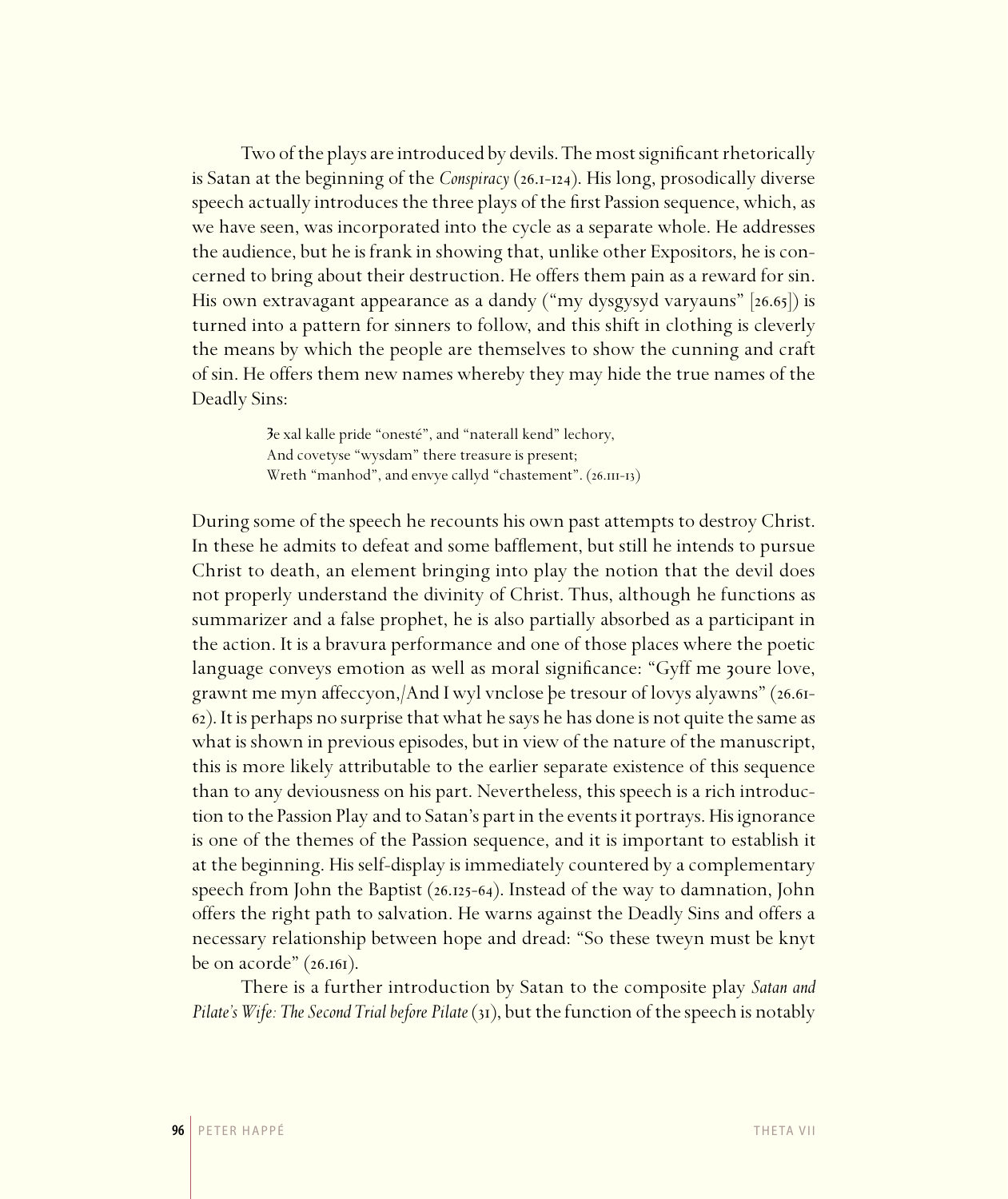different, in that he does not seek to involve the audience, as in the *Conspiracy*. The tone is more boastful than beguiling, and he speaks with relish of the torments awaiting Jesus in hell. He makes a point of referring to the prophet called God's son, thus revealing that he still thinks Jesus is human, not divine, and therefore destined for hell. Satan explains that he has prepared the cross and the nails, and then he initiates the action of the scene by calling those in hell to make ready for a "guest". But the response from the offstage Demon in hell is that Jesus must not come to hell for fear of the devils losing their power. This becomes the driving force for the rest of the action. Satan makes a u-turn and, by frightening Pilate's Wife, seeks to prevent the crucifixion in what had become the traditional manner, as it appears in the York *Pilate's Wife's Dream* (30). This all means that the opening speech here is working not as a framing device but rather as an opening step in the narration. However, we should also bear in mind that the presence of the Devil in the Passion sequences of N. Town is rather more emphatic than it is in the other English cycles (Fichte, p.  $\pi$ ). This does seem to be a thematic and structural decision. If it is, his introductory role is contextualized in a way which gives him narrative potentiality.

There are two other introductory speeches which might be separated from the action in N. Town, at least in part, and both seem aimed at a comic effect. Den the Summoner has a boastful call for silence, as though in a medieval ecclesiastical court, at the beginning of the *Trial of Mary and Joseph* (14). The speech is a bravura performance of an alliterated list of sinners who must appear at the court and who might offer him bribes  $(14.1-33)$ . He does not appear again, and there is no follow up to his summons. The play is not part of the series identified by Peter Meredith as the *Mary Play*, yet it is about Mary in some measure. In yet another play about Mary, there is another rather comic introduction, that by the Doctor to the *Assumption of Mary* (41). This text is another which had a physically separate existence, and in this case it is not in the hand of the main scribe/compiler, though he has corrected some items in it. It is curiously inconsistent in tone, in that it begins by addressing the audience respectfully and reminding them of the stages of Mary's exemplary life. But the last stanza is a tirade against the audience, beginning, "Pes now youre blaberyng in the devilis name!", and concluding with a crude threat: "For what boy bragge outh, hym spille I!/As knave wyth this craggyd knag, hym kylle I!"  $(41.27-39)$ . One can only suppose that this separate textual item preserves elements from another intended performance, and that the Doctor's introduction has not been properly reconciled with the rest of the N. Town cycle.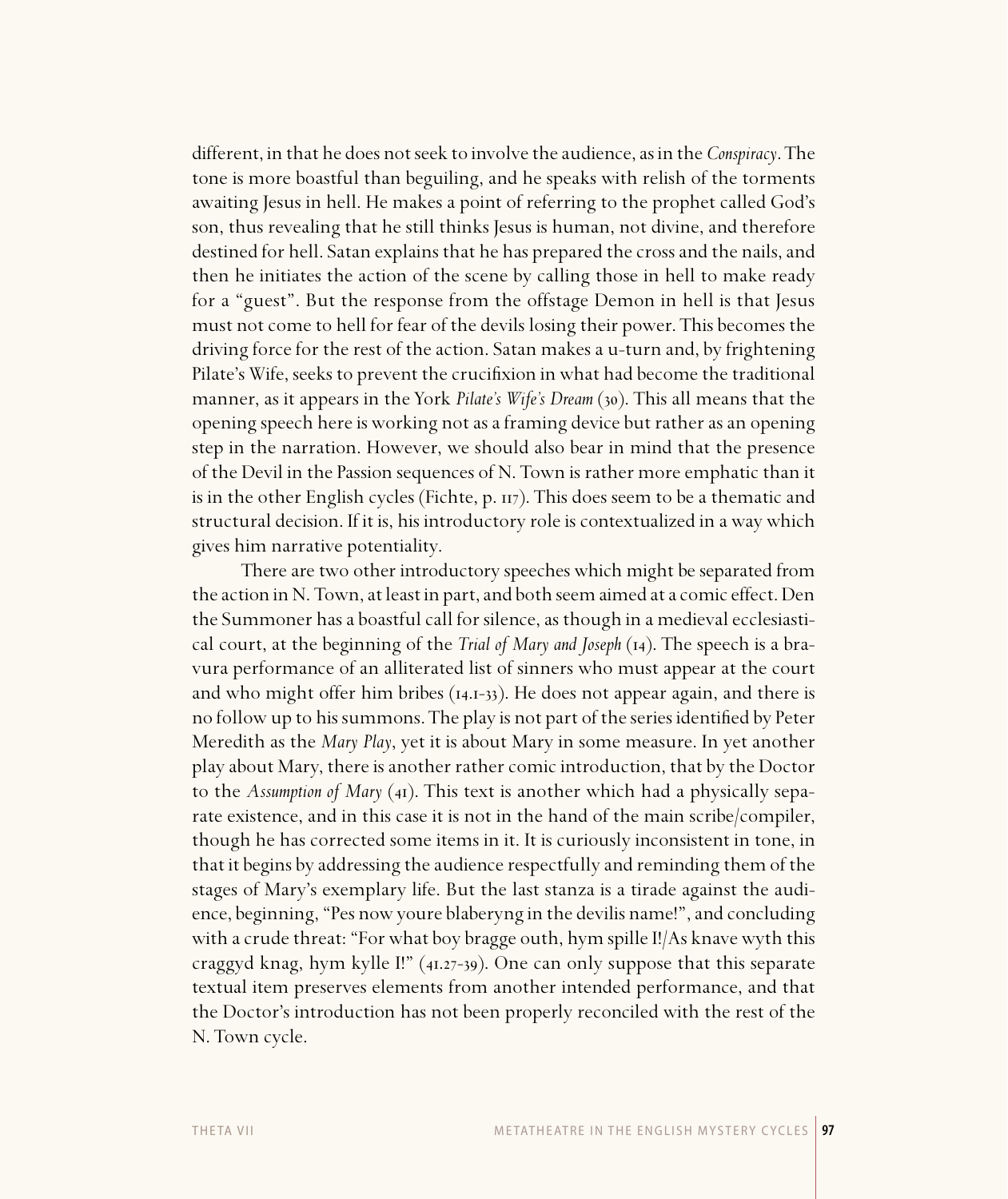A general conclusion regarding the Expositor figures in N. Town would therefore be to suggest that they were often taken over embedded in the separate elements incorporated into the cycle, but also that the scribe/compiler saw some possibility of using them as linking features, and also as a means of relating to the audience, especially in terms of doctrine and prayer. Because of the relatively late date of the compilation of the manuscript, these procedures may have been determined to some extent by continental practice.

#### II

The Expositor figures in the Chester cycle are hardly any more consistent than those in N. Town. This is somewhat surprising when we consider the nature of the Chester texts which have come down to us. Though the cycle had a chequered history, and though we are very uncertain about its state before about 1530, it seems likely that it was recreated in the sixteenth century, and the characteristics of this text suggest a far greater uniformity of style and concept than can be proposed for N. Town (Clopper; Lumiansky and Mills, pp.  $174-75$ ,  $182$ ). This is supported by the relative uniformity of its versification and by its consistent reliance upon the *Stanzaic Life of Christ*, a work local to Chester, as a source. David Mills  $(p. 155)$  notes the stylistic and prosodic uniformity of much of the cycle, and it is much more likely that this text is substantially the work of one dramatist than is the case for N. Town. Yet the Expositor appears by name in only four plays out of a total of twenty-four, and a Doctor who carries out a similar function occurs in only two, in one of which the manuscripts confuse these two ascriptions. Nor do these appearances follow any kind of pattern or regularity. They can be briefly summarised as follows.

The Expositor appears in the middle of *Abraham* (Lumiansky and Mills, eds., Play 4) as a bridge between the episodes of Melchysedeck and Isaac. It is a characteristic of the way most of the Chester plays are organised that each of them contains two episodes, but only in *Temptation* (12) does the Doctor carry out a similar function. In *Abraham* he is riding a horse. In the following play, *Moses* (5), the Expositor overlaps with the Doctor, who begins and ends the play, in that one manuscript (BL Harley 2124) gives the Expositor some speeches attributed to the Doctor by the others. In the *Nativity* (6), after the portrayal of the Midwives, the Expositor adds references to further miraculous events derived from the *Stanzaic Life of Christ* and warns about unbelief. In the play called *Antichrist's Prophets* (22), the Expositor appears throughout, giving a complementary exegesis to the words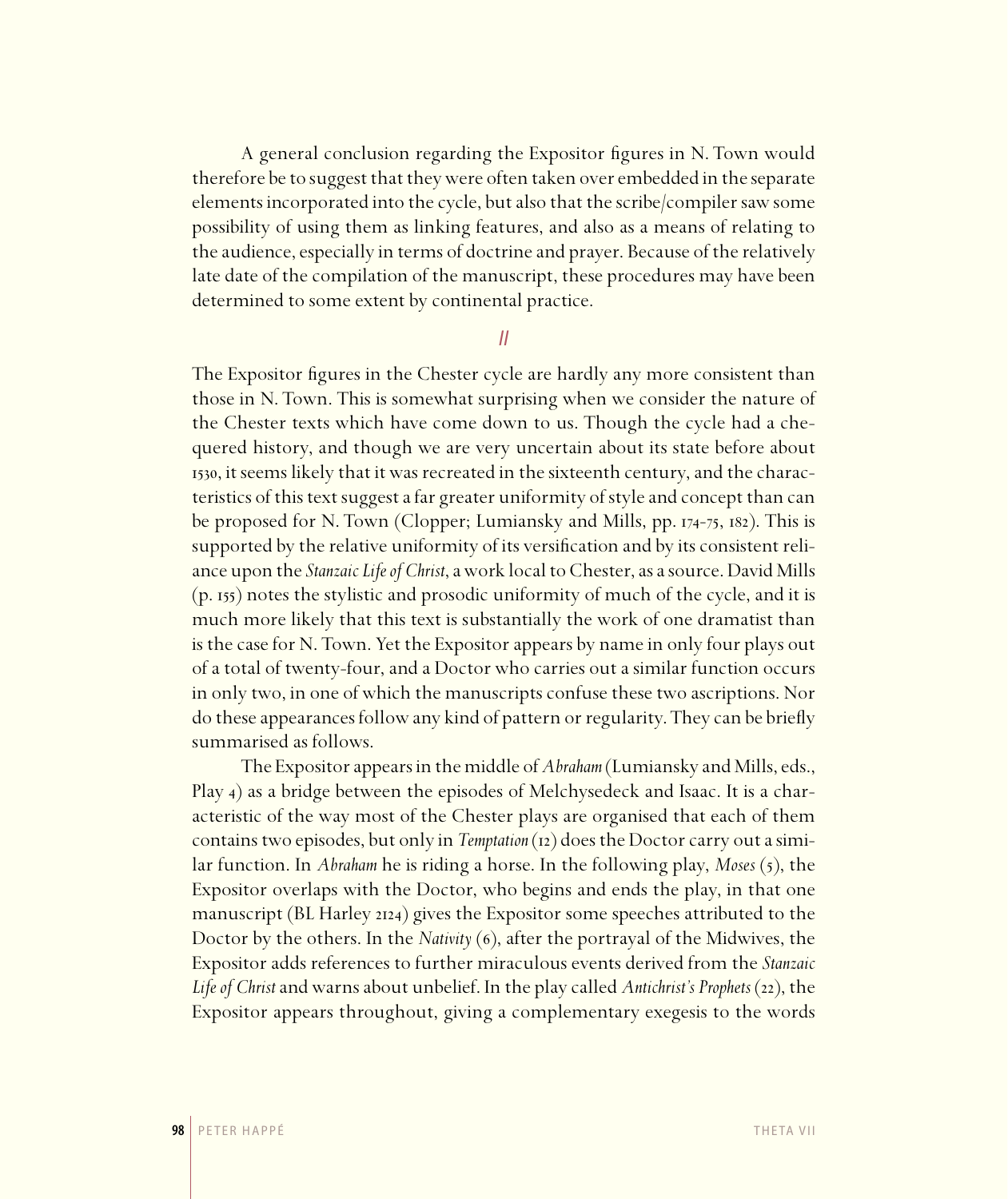of each of the four prophets. To these we must add the Doctor's link in *Temptation* (12). He preaches after the Temptation of Christ, making a parallel between Adam's sins and the three temptations mounted here by the devil  $(12.169-216)$ ; he also preaches about grace after the episode of the Woman Taken in Adultery  $(12.281-312)$ . The only other character who speaks with authority at the beginning of plays is Deus or Christ: the former begins plays 1, 2, 3, and 24, and the latter 13,  $_{14}$ ,  $_{15}$ , and  $_{20}$ . In some of these, the divine figure is addressing the audience directly, and a pastoral concern for doctrine and salvation is uppermost. In parallel or parody, the Antichrist performs an introduction to his own play  $(23.1-58)$ .

In general the Expositors in Chester are learned commentators. Thus in *Abraham* the Expositor explains how the old custom of sacrificing beasts has been replaced by the new sacrament of bread and wine. He explains how tithes originated and also that Abraham stands in some measure for God the Father. There is an explanation of how circumcision, a sacrament of the Old Testament, has been replaced by baptism since the death of Christ. Though it is important not to oversimplify, it seems likely that the need to attend to some of these details relates to the intention to defend the doctrine and practice of the Church in the contemporary context. Tithes, circumcision, and the primacy of the bread and wine may have had support from well-established, even patristic teaching, but the emphasis here seem to be upon the New Testament, and the implied stance is Protestant in its emphasis upon doctrine based upon it. A similar process may be observed in the Doctor's exposition in the *Temptation*. The parallel between the sins of Adam and the temptations brought to Christ by Satan can be found in St. Augustine, but the conflict, which is also to be found there, between the mercy offered by Christ and the crueller demands of the old law against adultery is something that, it must have been felt, needed underlining in keeping with the new gospel-oriented religious attitudes. There is little doubt that at Chester there was a need to steer a careful course between conflicting ideologies, and the Protestant interpretation is notably muted. This conflict between different Protestant orthodoxies became much more active later (Mills, pp. 142-49, 163).

But in spite of these significant doctrinal matters, there is also scope for the Expositors to fulfi l an enabling role in the presentation by attending to transitions between episodes, or by managing the pace of individual dramatisations. Thus the Doctor in *Moses* explains that the story of the two sets of tables for the commandments is too long, even offering a comic hint that it might to take a month to perform  $(5.41-64, \text{ esp. } 46)$ . At the end of one version of this play, the Doctor also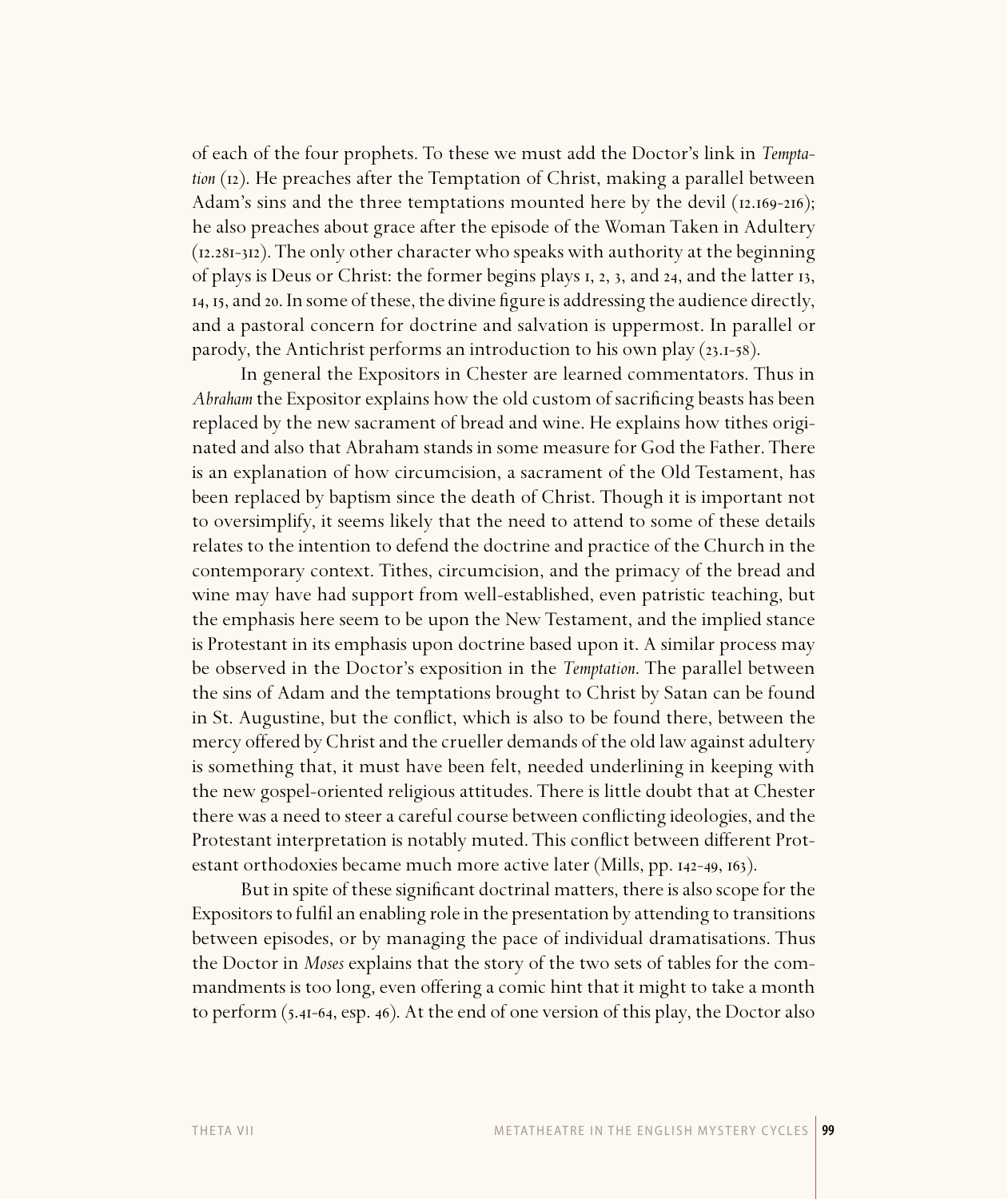links the prophecy it contains to the coming of the three kings, and in doing so he points out that this will appear "tomorrow"  $(5.451)$ . This suggests that we are at the end of the first day of performance, on the assumption that the performance lasted three days (Mills, p.  $\pi$ 6). As we have seen, the Expositor appears extensively in *Antichrist's Prophets* (22). After all his thematic interventions, he also plays a linking role near the end. He describes the fifteen signs of the day of Doom in some detail, anticipating the last play in this cycle. Before that, however, comes the play of *Antichrist* (), and the Expositor's foresight is connected to the coming of the dreaded protagonist by his final cry: "Hee comes! Soone you shall see!" (22.340).

The content of *Antichrist's Prophets* is closely linked with the Expositor's commentary. There is no action, and, as Woolf  $(p. 292)$  has pointed out, the structure is modelled on prophets' plays anticipating the Nativity. Here there are four prophecies: Ezekiel foretells the Resurrection of Christ, but Zacharias, Daniel and St. John give details of the story of the Antichrist, which is played out in the next episode of the cycle. The Expositor again takes a learned stance, and his interventions contain phrases which draw attention to his exegetical function: "Nowe for to moralyze aright/which this prophet sawe in sight  $\ldots$ " (22.73-74). There is no other play of this type in the English cycles, but the Antichrist and the preparations for his reign had some currency in continental examples. Moreover there is a good deal of support for the narrative and its interpretation in patristic writings, including Jerome, as well as in Bede, Peter Comestor, and the *Legenda Aurea* (Mills and Lumiansky,  $II:$  319-29). Possibly we are dealing here with material which was introduced into the Chester Cycle from an independent source, and one which owed something to continental practice. As with some other occurrences of the Expositor figure, this instance may well have arisen, therefore, from extraneous circumstances. Granted that the Chester Cycle is rather more integrated than that of N. Town, it is still evident that the Expositor figures are somewhat incoherent. They do link elements in the cycle from time to time, and they play a pastoral role in relation to the audience. This can be both intercession as well as teaching, but the co-ordination of different elements in so far as it is deliberately intended seems more attributable to divine speakers.

#### III

Before we turn to Bale, where the use of the Prolocutor is more systematic, we may consider briefly three isolated examples of Expositor figures, one from the Norwich Grocers' Play of *Adam and Eve* and two from minor plays from the Digby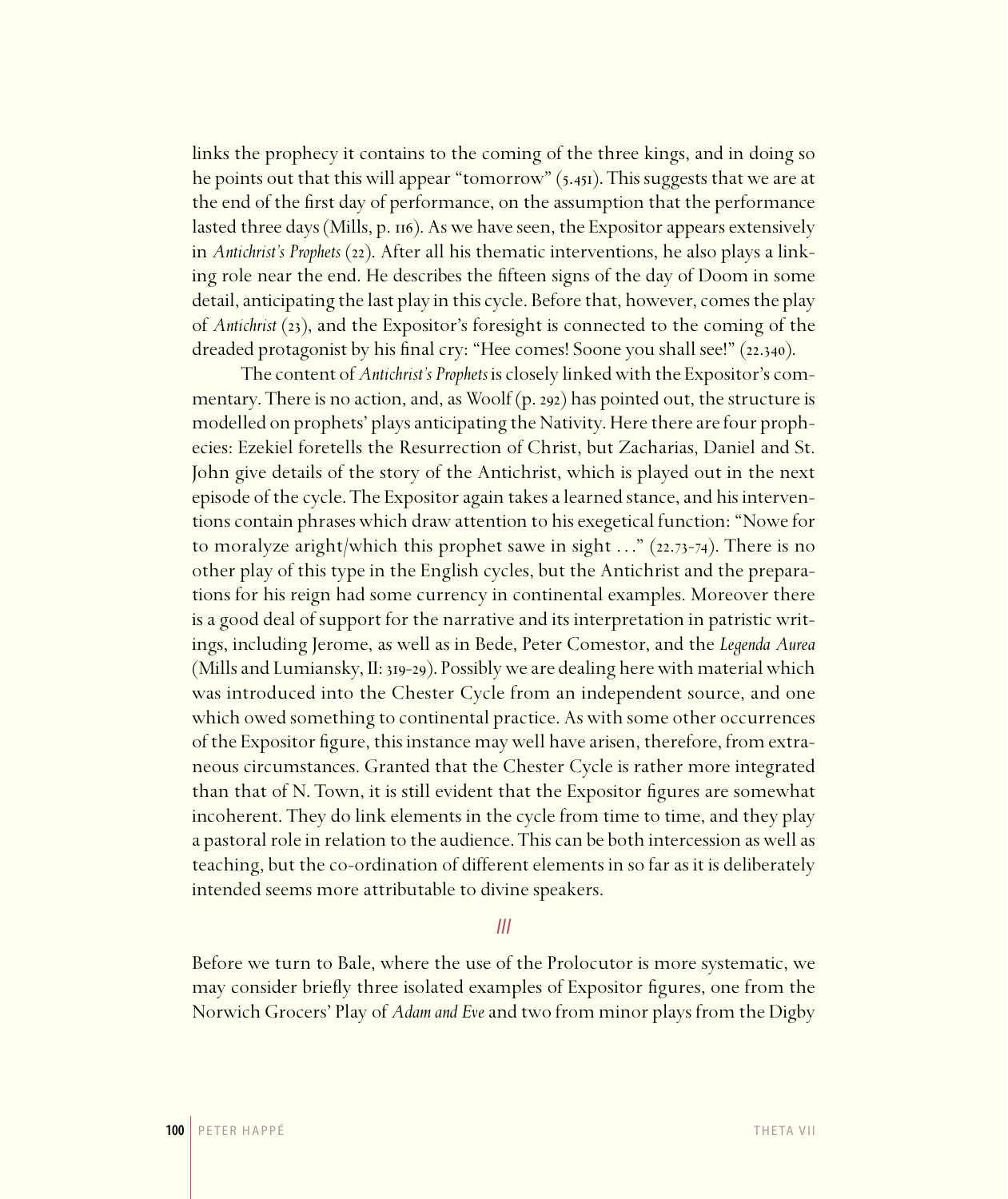manuscripts where the Poeta makes significant contributions. All come relatively late in the period we have been considering, and after Marcadé and Gréban. *The Conversion of St. Paul* is thought to have originated early in the sixteenth century, and *Candelmes Day and the Kyllyng of be Children of Israelle* bears the date 1512 on the manuscript. As it happens, the figure called Poeta in both plays gives some indication of the nature of performance. In *St. Paul* he is used to mark the movement from one station to another in this rather rare mode of performance. It is not a matter of performing the same section of narrative at succeeding places, as in the York and Chester cycles. Here the action is divided up between locations, and the Poeta's interventions show when the change is to take place. When the action is complete at the first station, he asks the audience to follow the procession to the next (Baker, Murphy, and Hall, eds.,  $155-57$ ).

In *Candlemes Day* the Poeta first celebrates the importance of the solemn feast and then becomes involved in a narrative. But he also gives an indication that this play is part of a sequence, though it appears that different parts were performed each year. He refers to the now lost Shepherds play done "last yeere" (Baker, Murphy, and Hall, eds.,  $25$ ), and later he looks forward to next year, when they will show the Disputation of the Doctors. It is not made clear, unfortunately, how many episodes there were or how long it took to perform the whole group of plays. The performance of a series of narrative elements spread out over a number of years is found in some continental cycles. The Dutch *Bliscapen*, for example, had a seven-year cycle of events in the life of the Virgin. It was apparently performed in this way for more than a century from 1448. It is also worth noting that the summary of events given in the prologue by the Poeta does not match exactly what is found in the following play. Nevertheless, there is a possibility here that this is part of a lost cycle and one in which there was an explicit spoken framework. The events embodied in it might have been confined to the nativity and childhood of Christ.

The Norwich *Adam and Eve* presents textual problems, since it exists in two states. The second, text B, contains an alternative prologue by a Prolocutor (Davis, ed., 12-13). This speech refers to the previous pageant about the Creation, then proceeds to summarize the contents of the play to come, concentrating upon the nature of the offence it enacts, particularly that committed by Eve. This version originated about 1565, and may well have been part of a Protestant revision.

These intermittent glimpses at structural relationships with other plays are more than a little tantalizing. They give us unsatisfying insights into what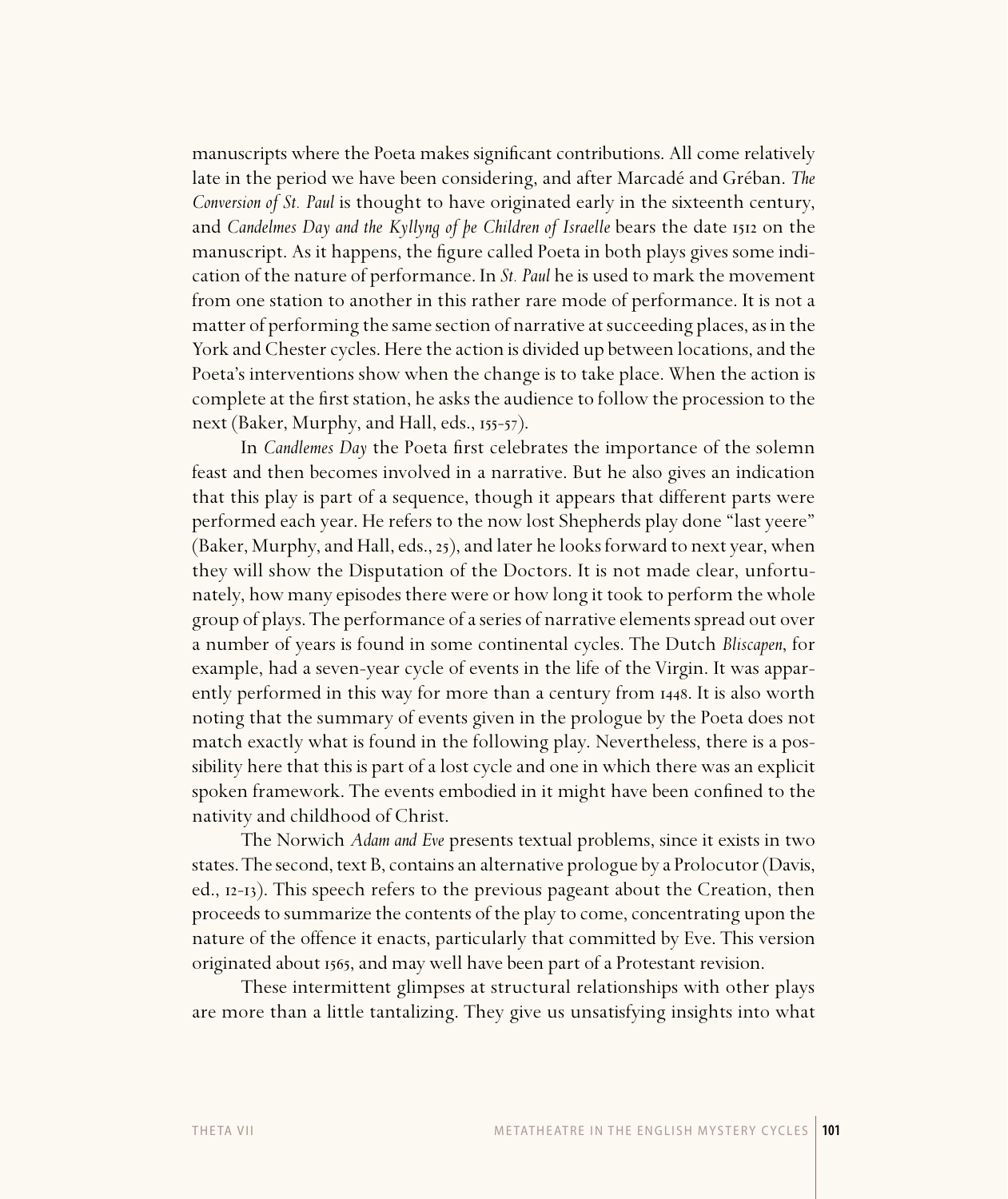has apparently been lost, and they leave us wondering about the extent of biblical plays in the fifteenth and early sixteenth centuries. As far as the nature of the Expositor conventions is concerned, they give us some indication that he served as a practical staging device, and they hint that he was at least available to help shape the audience's sense of developing and related narrative elements.

IV

Three of John Bale's surviving plays are apparently part of a longer sequence of some eleven plays concentrating upon the Ministry and the Passion, composed most probably in the 1530s and listed by him in his *Summarium* (1548). I have considered these plays in relation to the other English mystery cycles elsewhere (Happé, "John Bale's Lost Mystery Cycle"). We cannot be sure that the lost plays were necessarily written to fit together, but it is striking that the three extant ones do conform to a pattern with regard to the function of the Expositor figure: in all three cases, the plays have a preface and a conclusion spoken by Bale himself, identified as Baleus Prolocutor. We may note that there is a picture of Bale in the edition of *Three Laws*, a play in which he also appears. It shows him bonneted, in academic dress and carrying a book, presumably a New Testament.

*God's Promises* follows the tradition of the earlier cycle plays by identifying Old Testament prophecies of the Incarnation, from Adam onwards. The Prefatio follows the mode of a sermon, even though it contains only thirty-five lines. It is emphatically Protestant with its emphasis upon the Gospel as essential knowledge for all those who seek truth. Christ's teaching is indispensable for those chosen for heaven. The speaker dismisses "fantasyes fayned" and "gaudysh gere"  $(i)$ , which may refer to Catholic or to purely secular drama. The Lutheran theme of Christ as sole justification is opened  $(20-21)$ , and it is recalled in the conclusion  $(971)$ . The end of the Prefatio gives a neat practical introduction to the actors, who will now show the certainty of salvation.

The conclusion recalls the names of the characters to whom God's promises have been made from Adam to John the Baptist, and it ends with a brisk condemnation of the Catholic doctrine of free will, God's grace being superior to the will of men. The last line of the play makes it certain that it was meant as the beginning of a sequence—"More of this matter conclude herafter we shall"  $(982)$ —though it does not exactly say what. We may well recall that in his autobiographical *Vocacyon*, Bale mentions a performance at Kilkenny in 1553, in which this play was the first to be given in the morning, followed by *John Baptist's Preach-*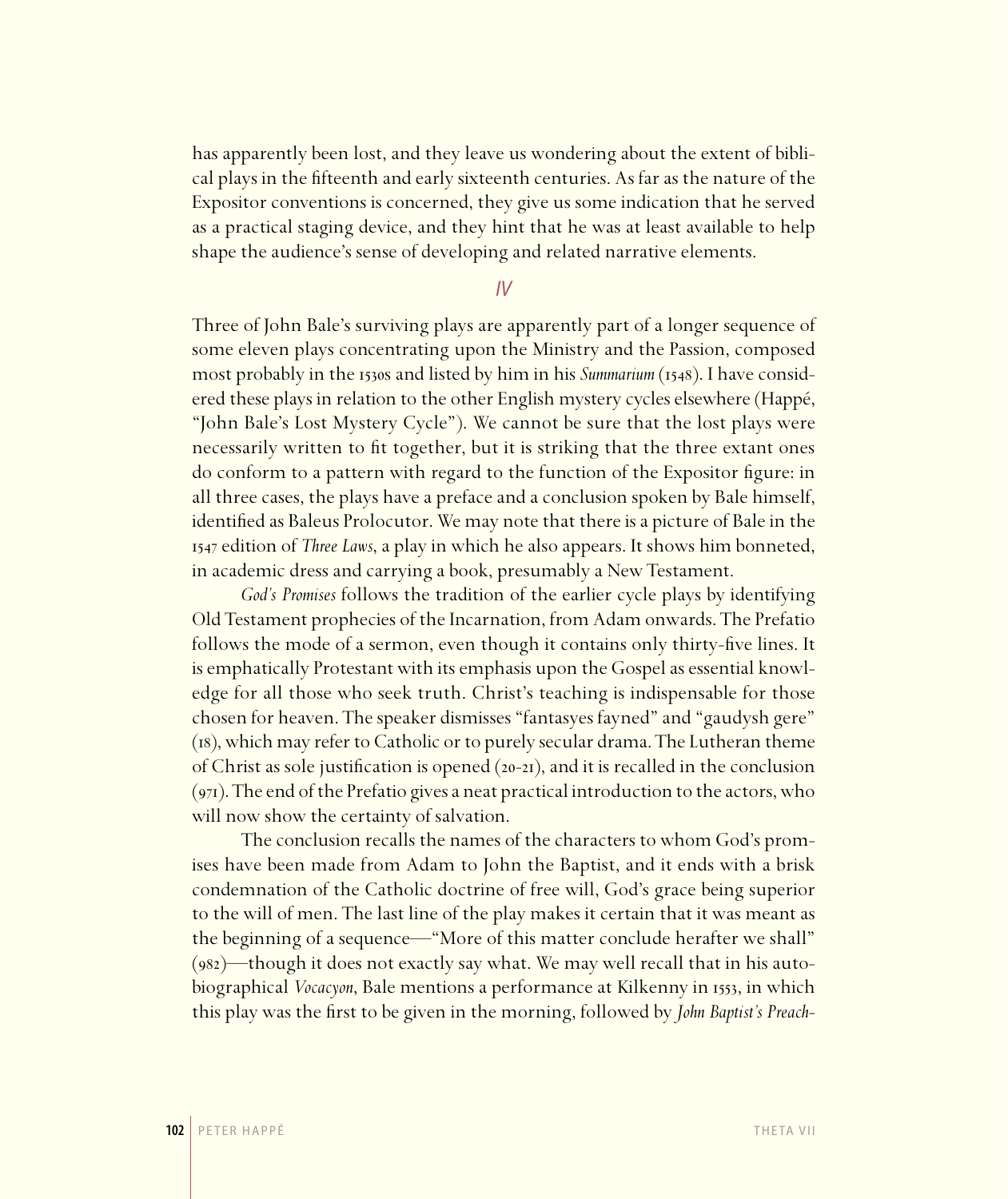*ing* and *The Temptation of our Lord* in the afternoon (p. 59). However, this was nearly twenty years after the inception, and it is difficult to be precise about the text played. The function of the performance was deliberately polemical, since this was the day when Queen Mary was proclaimed in Ireland.

The immediacy of the Incarnation is picked up in the Prolocutor's first line of the next play, *John Baptist's Preaching*. The time of the Law and the Prophets is drawing to an end, and they are seen as but figures and shadows of the Incarnation. The emphasis is upon redemption and the reuniting of God's people, pagans and Jews. The themes used here do have a traditional ring about them, and they indicate that although there were essentials of Protestant doctrine, some elements were in common. We should also recollect that Bale's managing of this material occurred in the 1530s, when many of the later defining aspects of English Protestantism had not yet been laid down. The humility of Christ submitting to the baptism of John forms a link between the Prefatio and the conclusion, and it is presented as a contrast with the pride through which Adam fell. John's astringent mode of life must give way to the faith, and Bale moves swiftly on to condemn the hypocrisy he discerned in the religious orders, notably the Franciscans, and in the papist priests.

*The Temptation* begins with the Prolocutor's support for Christ's word and his coming defeat of the devil. But the key theme here is the inevitability of persecution, which all Christ's servants must expect: "If ye folowe Christ with hym ye must be beate" (28). This will be shown in the play that follows. In the conclusion, the same theme of the inevitability of persecution is laid out for the earthly life of man as a "profe or harde temptacyon" (406). Bale ends with a delicate defence of fasting—Catholic practice he could hardly condemn because of Christ's precedent. It must be seen as a "frute of fayth"  $(430)$ .

Bale's practice, then, is to bring out a range of Protestant doctrinal themes and to concentrate upon what was to him the correct interpretation of the matter which was being presented with different intention in the Catholic mystery cycles. In doing this he may have been influenced by continental practice. Before 1530 and before his conversion, he travelled extensively on the continent, particularly in France, as far south as Toulouse. There would have been plenty of opportunity for him to encounter the *Passions* which were being widely performed throughout much of France. It is striking that he did this in the 1530s, when there is evidence that some traditional cycles in England were themselves going through a process of redefinition, especially at Chester and Coventry (Lumiansky and Mills, pp. 48,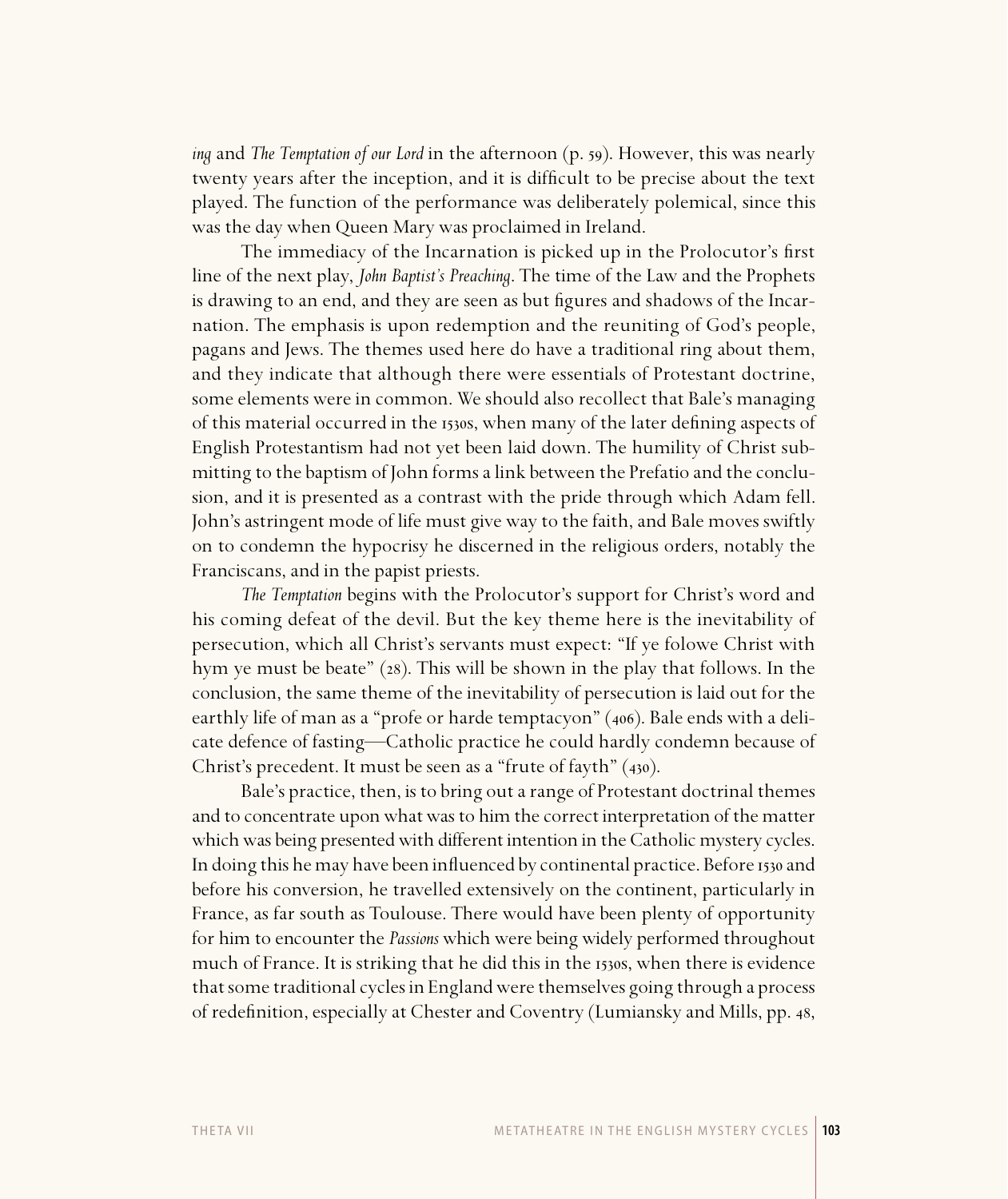182; King and Davidson, eds., pp. 23-25). Bale's approach to doctrine is thorough and determined, and the framework provided by Baleus Prolocutor gives a useful means of clarifying what is to be learned from his three biblical plays. Michelle Butler has noticed  $(p \cdot n_3)$  that although Bale's Prolocutor remains aligned with the players, he embodies a marked desire to refer to and rely upon an external authority in matters of doctrine. This effect is sustained in spite of the ambiguity of his relationship with the action of the play.

Bale's moral interlude *Three Laws* was printed at roughly the same time as the biblical plays, by Dirik van der Straten at Wesel, with the date 1548 on the title-page. It is mentioned in Bale's manuscript *Anglorum Heliades*, which means that a version of it was in existence before 1539. Baleus Prolocutor busies himself with the importance of law in the commonwealth, a gift of the Lord, and in the exposition of the allegory of the play. This derives from Bale's reading of the Book of Revelation (Fairfield, pp. 61-62). He explains that each of the laws is corrupted: Nature's by Sodometry and Idolatry, Moses's by Avarice and Ambition, and Christ's (Grace) by Hypocrisy and False Doctrine. But the arch-villain is Infidelity, who behaves like a forerunner of the Vice found in later interludes.

At the end of the play, there is no conclusion by the Prolocutor, but instead a prayer is given for the noble Prince Edward, Queen Katherine Parr, and the Lord Protector. Probably this is an alteration replacing the original conclusion with an update for the new times. However, there is a doubling list for five players from which it is evident that the Prolocutor is played by the same actor as Christian Faith, who speaks the last stanza of the prayer. The third part played by this actor is Infidelity, which raises the possibility that Bale himself played the Vice.

Thus the bulk of the Prolocutor's speeches in the four plays in which he appears is directly concerned with doctrinal matters, and Bale's attempt to use these plays to spread developing doctrines. It is likely that in doing so he initially had the support of Thomas Cromwell, but it is interesting that he also saw advantage in bringing out printed copies some time after the plays were conceived, and that the framework provided through the Prolocutor remained desirable to him. It is also interesting that there were Elizabethan reprints, largely unchanged and unrevised, of *God's Promises* (1562) and *Three Laws* (1577).

So there may be a line running from the French and German plays through to some English cycle plays concerning these Expositor figures. It is primarily a pastoral intention, one closely associated with preaching, and to a lesser extent with worship. There is also a practical usage, which connects, recalls and antici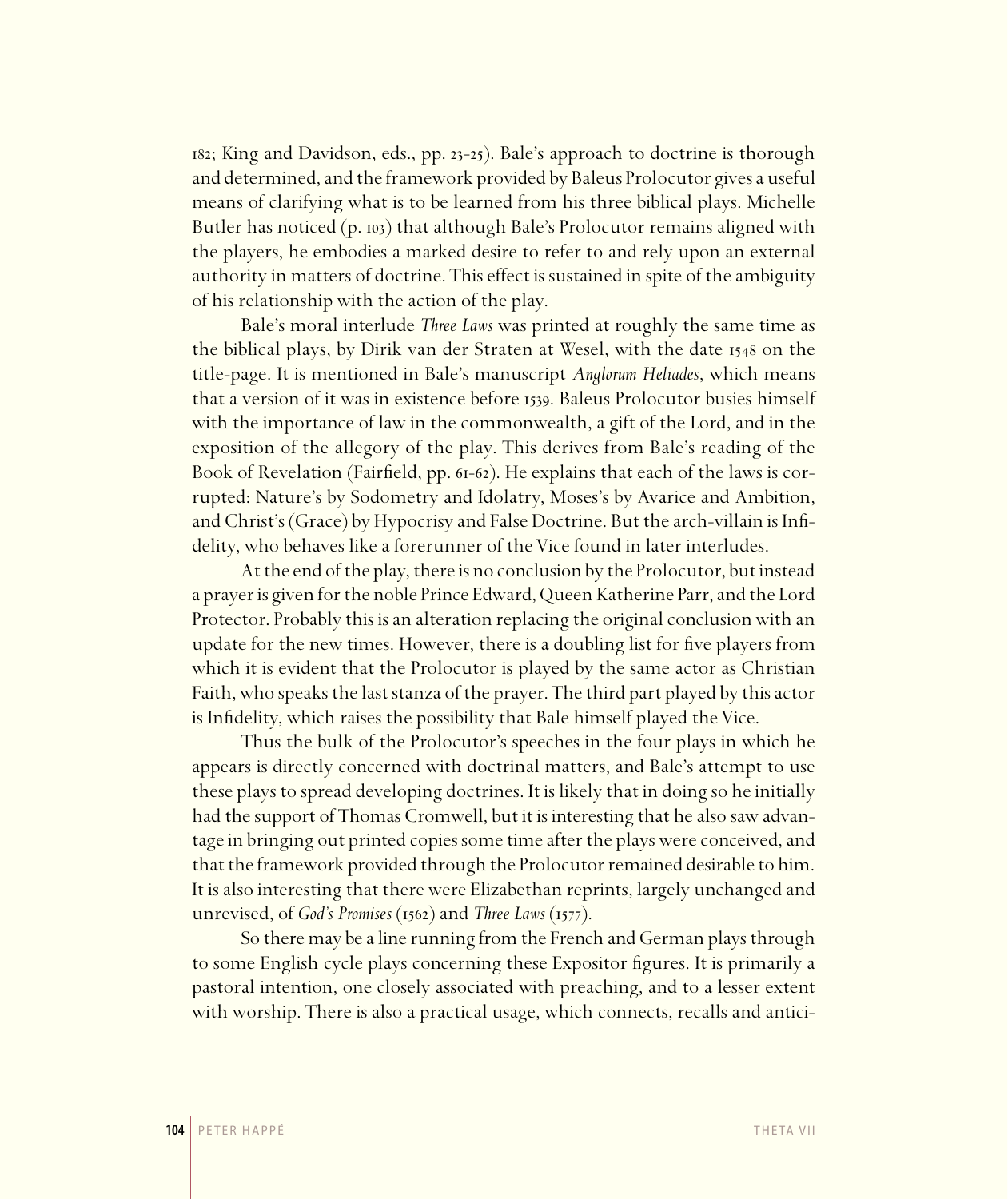pates, supporting to some extent the notion of cyclic form (Happé, *Cyclic Form*, pp. 17, 323). But in most of the English examples the chief burden of such overall strategies is managed substantially by other means.

Perhaps the most intriguing aspect of the material I have been considering here is the evidence that in the sixteenth century the use of an Expositor figure could help in the ideological conflicts of the time. This is apparent in the plays embodying or reasserting traditional Catholic teaching and worship, as well as in plays inspired by the doctrines of the Reformation.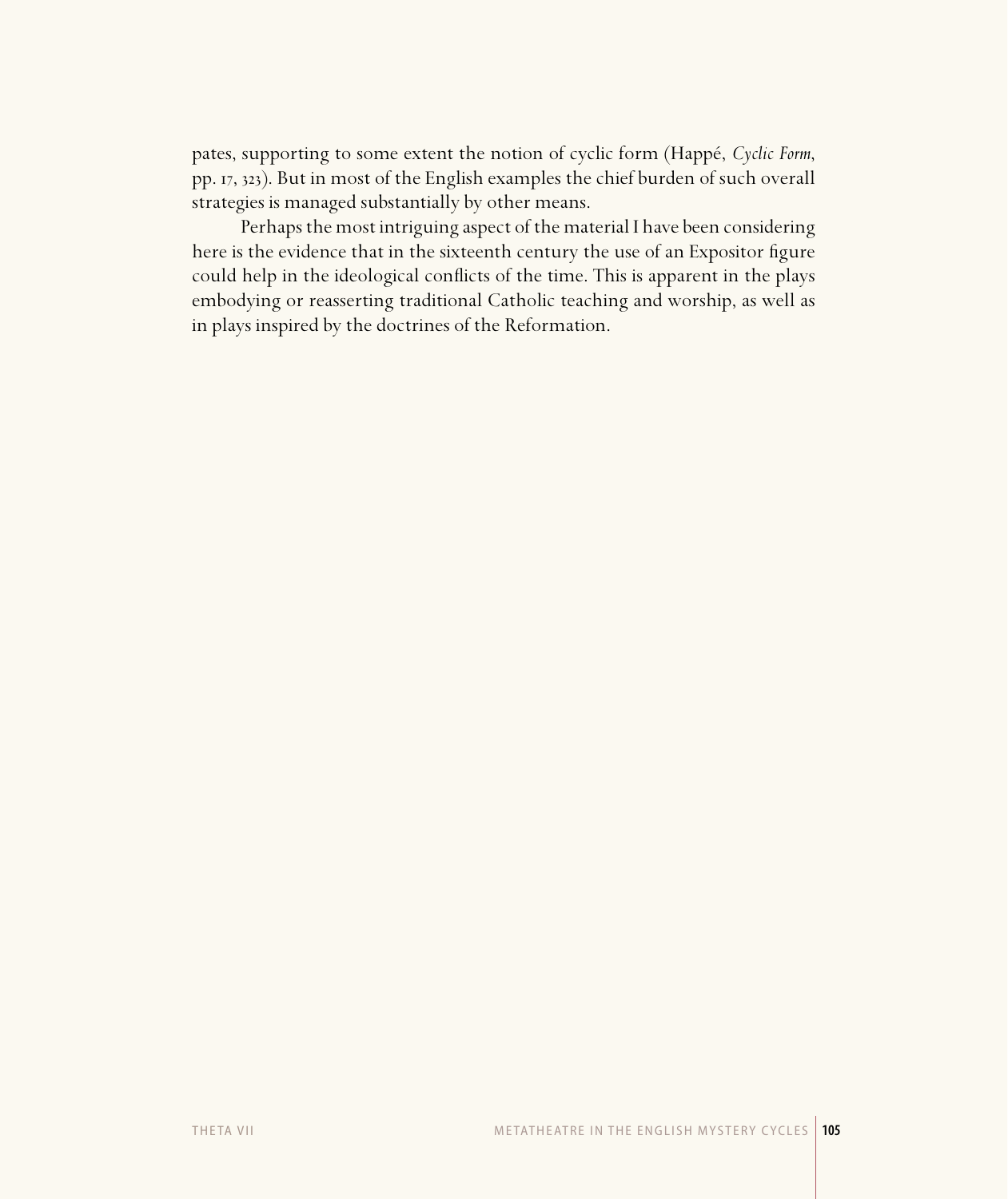# **Bibliography**

## Primary Sources

| BAKER, Donald C., John L. Murphy, and Louis B. Hall, Jr., eds. The       |
|--------------------------------------------------------------------------|
| Late Medieval Religious Plays of Bodleian MSS Digby 133 and e Museo 160. |
| EETS 283. Oxford: Oxford University Press 1982.                          |

- BALE, John. *The Complete Plays of John Bale*. Ed. Peter Happé. 2 vols. Woodbridge: Boydell and Brewer, 1986-87.
- \_\_\_. *The Vocacyon of Johan Bale*. Ed. Peter Happé and John N. King. Binghamton, NY: Renaissance English Text Society, 1990.

BEADLE, Richard, ed. *The York Plays*. London: Arnold, 1982.

- Davis, Norman, ed. *Non-Cycle Plays and Fragments*. EETS SS . Oxford: Oxford University Press, 1970.
- JODOGNE, Omer, ed. *Le mystère de la passion d'Arnoul Gréban*. 2 vols. Brussels: Palais des Académies, 1965-83.

King, Pamela N., and Clifford Davidson, eds. *The Coventry Corpus Christi Plays. Kalamazoo, MI: Medieval Institute Publications, 2000.* 

- Liebenow, Peter K., ed. *Das Künzelsauer Fronleichnamspiel*. Berlin: De  $Gruyter, 1969.$
- LUMIANSKY, R. M. and David Mills. The Chester Mystery Cycle. 2 vols. EETS 3 and 9, Oxford University Press, 1974-86.
- MERCADÉ, Eustache. *La Vengance Jesucrist*. Paris: Vérard, 1491.

Meredith, Peter, ed. *The Mary Play from the N. Town Manuscript*. London:  $Longman$ ,  $1987$ .

- \_\_\_, ed. *The Passion Play from the N. Town Manuscript*, London, Longman, 1990.
- Meredith, Peter and Stanley J. Kahrl, eds. *The N-Town Plays: A Facsimile of British Library MS Cotton Vespasian D VIII*. Leeds: Univesity of Leeds, School of English, 1977.
- SPECTOR, Stephen, ed. The N-Town Play. 2 vols. EETS SS II-12. Oxford: Oxford University Press, 1991.

WEST, Larry E., ed. *The Alsfeld Passion Play*. Lampeter: Mellen, 1997.